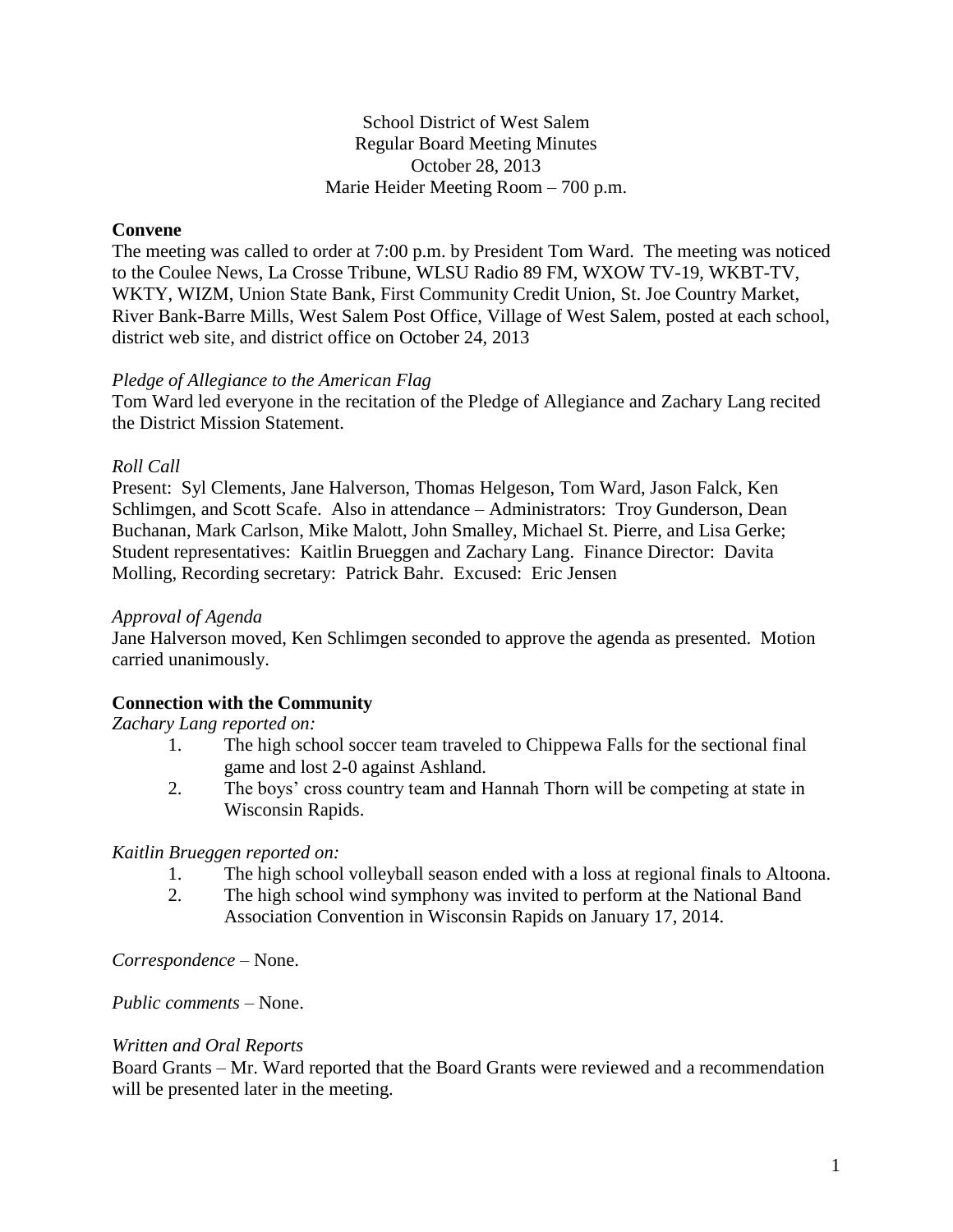Finance Committee – Mr. Schlimgen reported that the committee met before the meeting tonight and will have a recommendation for the 2013-2014 Budget and Tax Levy Certification.

Reports by Scott Johnson, Bill Solsrud, Davita Molling, Kerri Feyen, Rick Kline, and Troy Gunderson were reviewed.

# **Consent Agenda**

Mr. Falck moved, Mrs. Halverson seconded to approve the Regular Board Meeting Minutes of October 14, 2013; and the invoices to be paid. Motion carried unanimously.

# **Discussion/Action Items:**

Linda Carpenter and Linda Neiman from Cardinal Stritch University presented their findings from the research on implementing extended (block scheduling) instructional time at the middle school.

Mr. Gunderson led the discussion on the WIAA decision to move high school football to the (Mississippi Valley Conference) MVC.

Mr. Schlimgen moved, Mr. Helgeson seconded to approve setting the 2013-2014 budget as presented. Motion carried unanimously.

Mr. Schlimgen moved, Mr. Falck seconded to approve the certification of the 2013-2014 tax levy at \$7,335,156 with a mill rate of 10.20. Motion carried unanimously.

Mrs. Halverson moved, Mr. Clements seconded to approve the following resolution: Be it resolved that the School District of West Salem will borrow on a short-term basis the sum of \$1,500,000 for the operation of the schools of the district from October 29, 2013, until December 3, 2013. Motion carried unanimously.

Mrs. Halverson moved, Mr. Scafe seconded to approve the 2013-2014 Board Grants as presented. Motion carried unanimously.

Mr. Schlimgen moved, Mr. Scafe seconded to approve the second semester Youth Options requests as presented. Motion carried unanimously.

Mr. Gunderson led the discussion to review possible alternative uses for the current middle school.

Mr. Falck moved, Mr. Clements seconded to approve the lease agreement amendment with the Village of West Salem as presented. Motion carried unanimously.

Mrs. Halverson moved, Mr. Clements seconded to accept the resignation of custodian Matt Sullivan. Motion carried unanimously.